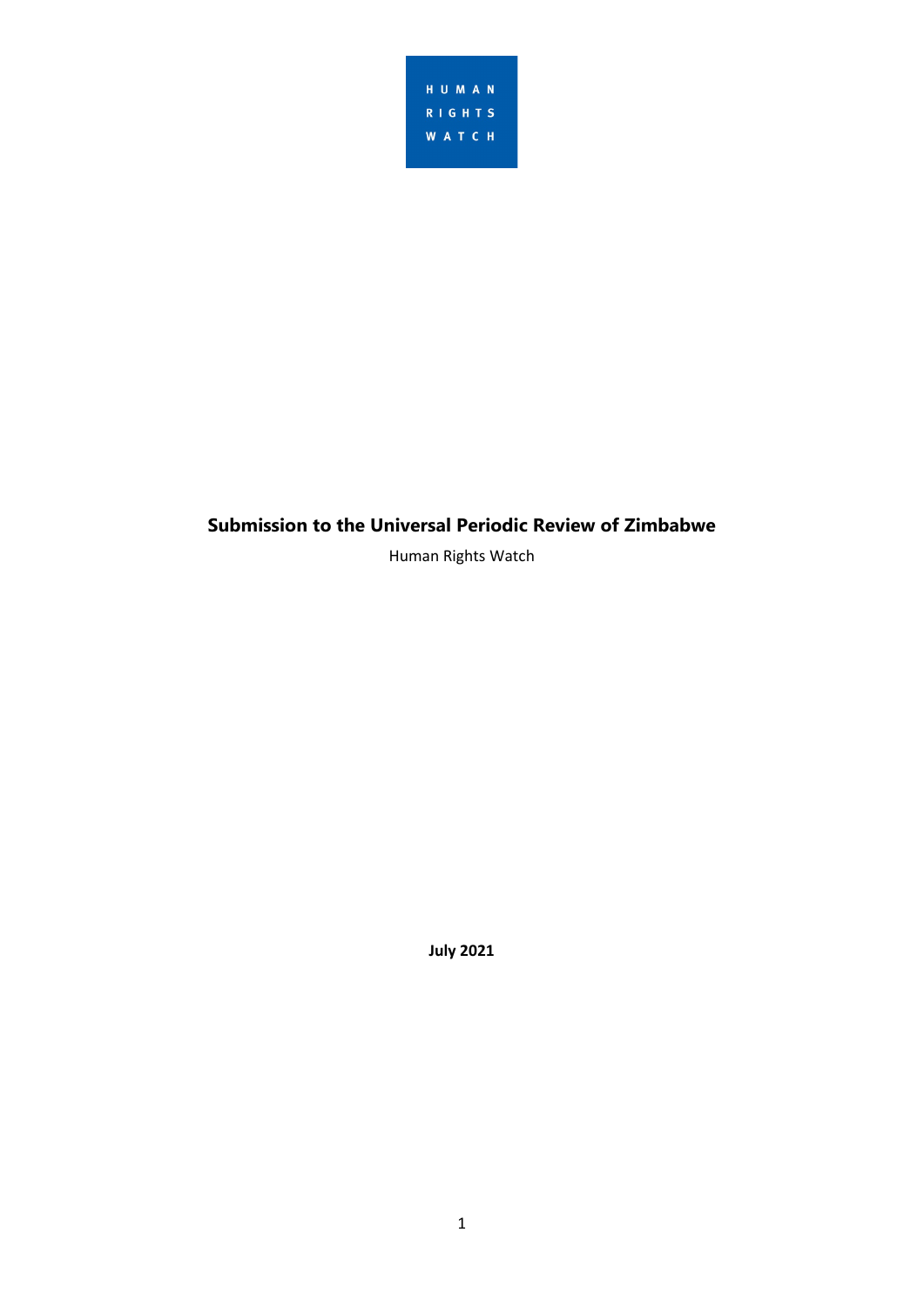### **Introduction**

This submission highlights developments and concerns about Zimbabwe'<sup>s</sup> compliance with its international human rights obligations under the administration of President Emmerson Mnangagwa. It focuses on the Zimbabwe government'<sup>s</sup> failure to implement reforms and the recent, drastic deterioration in the country'<sup>s</sup> human rights situation. During its last Universal Periodic Review (UPR) in November 2016, the government of Zimbabwe [committed](https://www.ohchr.org/EN/HRBodies/UPR/Pages/ZWindex.aspx) to improving human rights by implementing the 154 recommendations proposed. Despite these commitments, the government has made little progress on human rights reforms.

One of the Zimbabwe government'<sup>s</sup> few positive steps on human rights was the amendment of the Education Act in March 2020. The amendment prohibits corporal [punishment](https://zimfact.org/factsheet-corporal-punishment-pregnancy-and-the-new-education-bill/) and the exclusion of pregnant girls from school in accordance with the right to education under the constitution and human rights law. Prior to this amendment, many students had suffered corporal punishment in Zimbabwe'<sup>s</sup> schools. In <sup>a</sup> significant step for disability rights, the law mandates every school to provide suitable infrastructure for students with disabilities and requires authorities to ensure that schools protect the rights of students with disabilities.

Zimbabwe'<sup>s</sup> constitution, enacted in May 2013, has an expansive Bill of Rights. During the 2016 UPR process, Zimbabwe accepted recommendations to harmonize all laws with the 2013 Constitution and ensure they are implemented in full accordance with international human rights standards. However, the authorities have yet to align the country'<sup>s</sup> laws to the provisions of the constitution. For instance, the government has yet to establish an independent complaints mechanism for the public regarding conduct of the security forces. An expected legislative framework and new or amended laws to improve human rights in line with the constitution have yet to materialize.

Human rights have continued to decline during Mnangagwa'<sup>s</sup> presidency. Unidentified assailants, suspected to be state security agents, [abducted](https://www.hrw.org/world-report/2021/country-chapters/zimbabwe) and tortured more than 70 critics of the government during 2020. Security forces also continued to [commit](https://www.dw.com/en/activists-say-new-zimbabwe-resembles-robert-mugabes/a-50217756) arbitrary arrests, violent assaults, abductions, torture and other abuses against opposition politicians, dissidents and activists. In July 2020, police arrested prominent journalist Hopewell Chin'ono and Transform Zimbabwe Party leader Jacob Ngarivhume after they called for nationwide anti-corruption protests. Zimbabwe'<sup>s</sup> longstanding and severe water and sanitation crisis was worsened by the coronavirus pandemic and the government'<sup>s</sup> imposition of <sup>a</sup> continuing nationwide lockdown that has been repeatedly extended to slow the spread of the virus. The lockdown entails restrictions in travel, prohibition of non-essential inter-province movement, and <sup>a</sup> curfew requiring businesses to close by 3:30 p.m. The government has failed to ensure justice and accountability for serious past abuses.

President Mnangagwa'<sup>s</sup> government should take concrete steps to end rights violations, uphold the rule of law, and fairly bring to justice those responsible for abuses.

### **Abuses, Ill-Treatment, and Torture**

Torture and other ill-treatment of detainees by police and members of Zimbabwe'<sup>s</sup> intelligence services remain <sup>a</sup> serious and systemic human rights problem in the country, despite the government'<sup>s</sup> committing to "cease ungrounded arrests and detentions, as well as the excessive use of force, torture, intimidation and harassment, interference and anti-protest discrimination" during the 2016 UPR. The government has taken no significant action to halt the torture and ill-treatment of individuals, including opposition supporters and civil society activists, in the custody of the police or intelligence services.

Acts of torture that Human Rights Watch has [documented](https://www.hrw.org/news/2017/03/16/zimbabwe-should-investigate-allegations-torture) include severe beatings that involve victims being punched, kicked, and struck with batons; beatings on the soles of the feet; repeated banging of detainees' heads against walls; and the shackling of detainees in painful positions. In some cases, torture is used as an element of coercive interrogations, while in others it is used as <sup>a</sup> form of punishment for activists' perceived leanings or intentions. The authorities rarely investigate allegations of torture against police or intelligence officers.

In 2020, unresolved cases of abductions and abuses, including torture, of government critics escalated without the abductors being brought to justice. In the last year, over 70 government critics were abducted and later released by unidentified men suspected to be state security agents. On the eve of the July 30 anti-corruption protests, security forces [raided](https://www.zimlive.com/2020/08/02/missing-zimlive-editors-nephew-tortured-and-dumped/) the Bulawayo home of Mduduzi Mathuthu, a prominent journalist and editor of the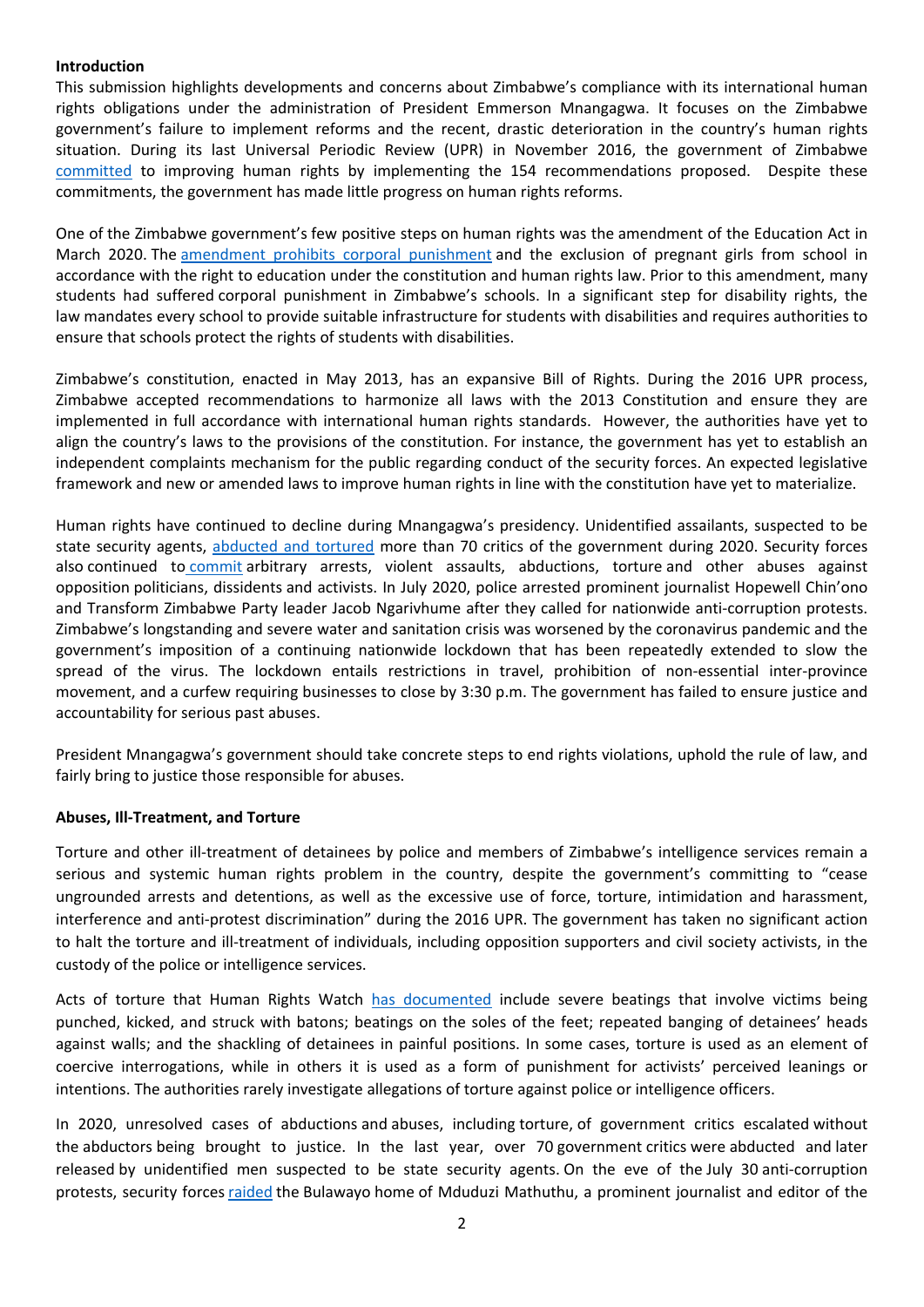online newspaper Zimlive. Failing to find him, they arrested his family members, including his nephew, Tawanda Muchehiwa. The security agents [allegedly](https://news.sky.com/story/zimbabwe-student-thought-he-was-going-to-die-after-abduction-by-state-security-services-12099212) tortured Muchehiwa. The torture resulted in serious injuries, including extensive bruises and an acute kidney injury.

On September 18, 2020, Zimbabwe National Students Union (ZINASU) leader Takudzwa Ngadziore was attacked and abducted by unidentified men while addressing <sup>a</sup> press conference to protest the torture of Muchehiwa. After his release by the abductors, he was later arrested by police on charges of inciting public violence.

In May 2020, three Movement for Democratic Change (MDC) Alliance members, Cecilia Chambery, Netsai Marova, and member of parliament Joanna Mamombe, were abducted from police custody by suspected state agents after their arrest for taking part in <sup>a</sup> peaceful protest in Harare. The protest concerned the government'<sup>s</sup> failure to support vulnerable communities under the Covid-19 pandemic lockdown. Their abductors assaulted and sexually abused them. They were then dumped in Bindura, 80 kilometers from Harare. While receiving treatment for their injuries, the trio was arrested at the hospital and [charged](https://www.bbc.co.uk/news/world-africa-53005447) with making false reports about their abduction. At time of writing their trial was still ongoing.

The member states of the Human Rights Council should urge the government of Zimbabwe to:

- c Thoroughly investigate all cases of torture and other ill-treatment, including by the police and military, and hold perpetrators accountable.
- $\bullet$  Ratify and rigorously implement the Convention against Torture and Other Cruel, Inhuman or Degrading Treatment or Punishment and its Optional Protocol.
- c Invite the UN special rapporteur on torture to assist in developing <sup>a</sup> set of action points for ending torture in Zimbabwe.

### **Lack of Accountability**

Very few government officials implicated in past serious rights violations have faced prosecution. Zimbabwe's long history of impunity for politically motivated crimes by the security forces has worsened the political crisis. Those implicated in crimes in the past have remained free to carry out further violence and other abuses. Police have routinely refused to act against ruling party ZANU-PF supporters and militia implicated in political violence.

Public confidence in the judiciary and police–especially regarding independence and impartiality–has been eroded through constitutional amendments that gave the president powers to appoint senior judges. There have been no investigations into the role of senior government, military, and ruling party officials implicated in mobilizing and instigating militia forces responsible for election-related violence.

The authorities have failed to ensure justice in cases of abductions and torture committed in in the last three years, including the [abduction](https://www.hrw.org/news/2019/09/18/outspoken-zimbabwe-doctor-abducted) for four days by unidentified persons on September 14, 2019 of Dr. Peter Magombeyi, then-leader of the Zimbabwe Hospital Doctors Association. He had organized <sup>a</sup> series of protests to demand better salaries for public health workers. He fled the country <sup>a</sup> week after his release.

Other unresolved cases of abduction by masked and unidentified men in 2019 include those of Obert Masaraure, Samantha Kureya (known as "Gonyeti"), and Tatenda Mombeyarara. Masaraure, the national president of the Amalgamated Rural Teachers Union of Zimbabwe, was [seized](https://www.africanews.com/2019/05/30/zimbabwe-7-detained-after-rights-meeting/) from his home in Harare on January 18, 2019, and beaten severely with leather whips. Kureya, <sup>a</sup> popular Zimbabwean comedian and government critic, was abducted, severely beaten, and forced to drink raw sewage by six masked gunmen in August 2019. Finally, activist Mombeyarara was also abducted in August 2019 and beaten severely. He was left with <sup>a</sup> broken left leg and finger by the abductors, who accused him of organizing anti-government protests.

The Mnangagwa administration has so far failed to implement recommendations of the Motlanthe [Commission](http://kubatana.net/2018/12/18/report-commission-inquiry-1-august-2018-post-election-violence/) of [Inquiry](http://kubatana.net/2018/12/18/report-commission-inquiry-1-august-2018-post-election-violence/), established to investigate widespread violence in the aftermath of the August 2018 elections. In its report presented to President Mnangagwa in December 2018, the commission found that 6 people were killed and 35 others injured by state security forces. It [recommended](http://kubatana.net/2018/12/18/report-commission-inquiry-1-august-2018-post-election-violence/) that perpetrators be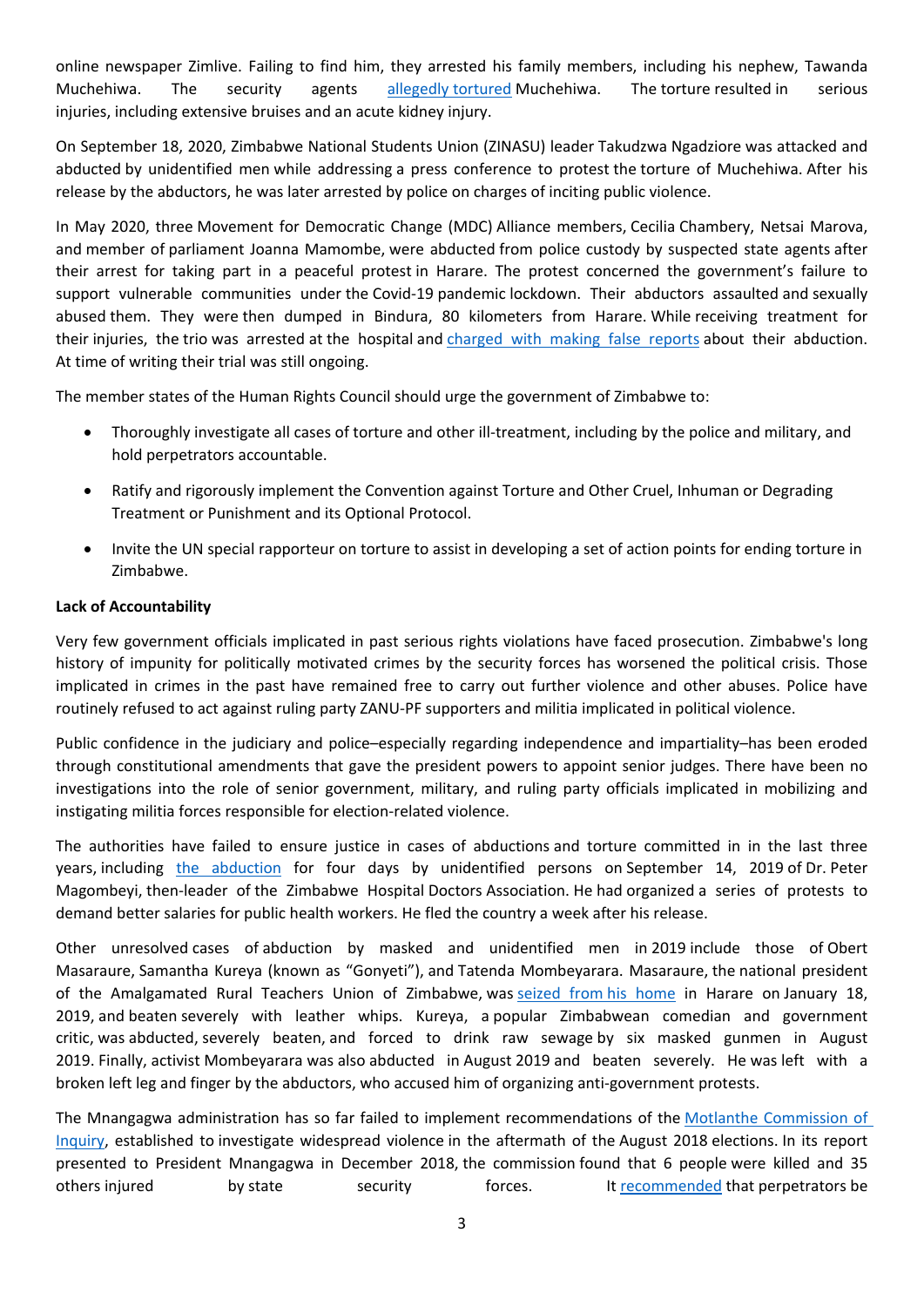held accountable and that compensation be paid to families of the deceased and those who lost property.

The Zimbabwe government has failed to investigate all cases of politically motivated violence, including the circumstances surrounding the enforced [disappearance](https://www.frontlinedefenders.org/en/case/abduction-human-rights-defender-mr-itai-dzamara) of human rights defender Itai Dzamara, and ensure that those responsible are brought to justice, as the commission recommended.

The member states of the Human Rights Council should urge the government of Zimbabwe to:

- e Thoroughly investigate all cases of politically motivated violence, including the circumstances surrounding the enforced disappearance of human rights defender Itai Dzamara, and ensure that those responsible are brought to justice.
- e Investigate the role of senior government, military, and ruling party officials implicated in mobilizing and instigating militia forces responsible for election-related violence and hold those responsible to account.
- e Restore public confidence in the judiciary and police–especially by ensuring their independence, professionalism, and impartiality.
- c Fully implement recommendations of the Motlanthe [Commission](http://kubatana.net/2018/12/18/report-commission-inquiry-1-august-2018-post-election-violence/) of Inquiry, established to investigate widespread violence in the aftermath of the August 2018 elections.

### **Children'<sup>s</sup> Rights**

Schools were closed at the end of March 2020 for at least six months as <sup>a</sup> public health measure during the Covid-19 pandemic. The closure affected about four [million](https://en.unesco.org/covid19/educationresponse) children across the country. The school calendar was further disrupted in June 2021, owing to <sup>a</sup> surge in Covid-19 cases.

The member states of the Human Rights Council should urge the government of Zimbabwe to:

- e Ensure the full and practical implementation of the amended Education Act, including by holding violators of its provisions to account.
- Education should be at the core of all government recovery plans, to make education free and accessible to every child in Zimbabwe.
- In light of profound financial pressures on the national economy from the pandemic, the Zimbabwe government should protect and prioritize funding for public education.

### **Covid-19 pandemic**

The Zimbabwe government failed to provide continuous and affordable access to sufficient safe water to people across the country. Access to safe water is an important measure to combat the Covid-19 pandemic.

Zimbabwe'<sup>s</sup> longstanding severe water and sanitation crisis was worsened by the coronavirus pandemic and the government'<sup>s</sup> imposition on March 30 of <sup>a</sup> nationwide lockdown to slow the spread of the virus. Over two [million](https://www.climatechangenews.com/2019/07/15/two-million-zimbabwes-capital-no-water-city-turns-off-taps/) people in the capital, Harare, and the greater metropolitan area incorporating Chitungwiza, Epworth, Ruwa and Norton, have no access to safe drinking water or adequate waste and wastewater disposal services. Thousands of women and school-age children spend long hours at crowded boreholes or narrow water wells to get safe, clean water.

The spread of the virus in Zimbabwe posed major risks to those in the country'<sup>s</sup> prisons and detention centers. These facilities remained unsanitary, overcrowded, and with no running water in cells for detainees to comply with recommended hygiene practices to stem the virus' spread. In March, the government [acknowledged](https://www.zbcnews.co.zw/six-thousand-prisoners-to-be-pardoned-via-amnesty/) that Zimbabwe'<sup>s</sup> prisons, with <sup>a</sup> capacity of 17,000, had <sup>a</sup> population of 22,000.